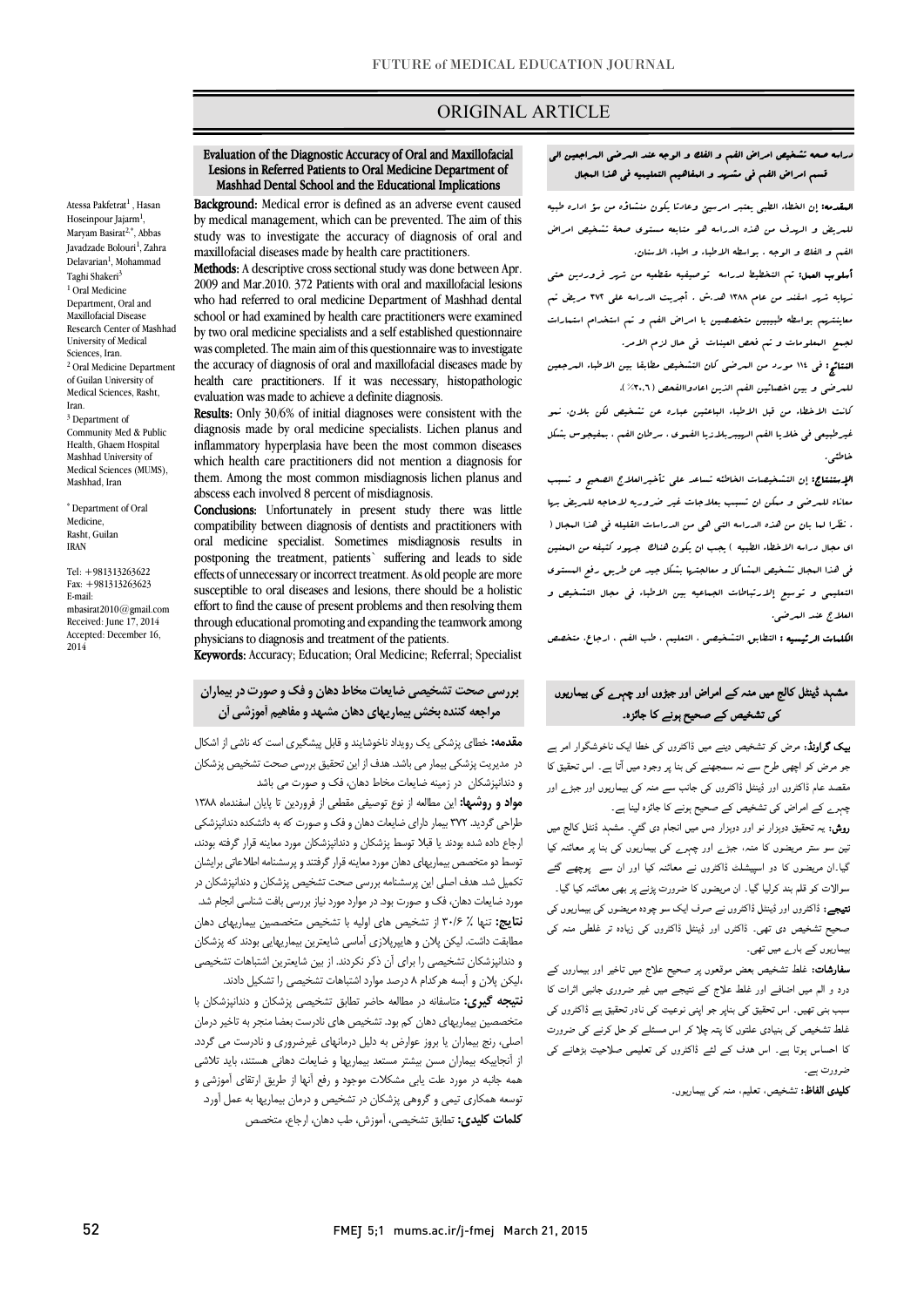### INTRODUCTION

Medical error is defined as an adverse event caused by medical management (rather than a patient's underlying disease/condition) that is preventable with the current state of medical knowledge. Diagnostic or treatment errors occur in medicine or dentistry (1). Diagnostic errors range from incorrect diagnosis and use of inappropriate diagnostic tests, failure to perform indicated tests to delay in making diagnosis (2). General practitioners, specialists and patients usually do not have adequate knowledge about oral diseases (3). There is a lot of misdiagnosis and mistreatment in the field of oral medicine. Here are some example of reported misdiagnosis and mistreatment in this field.

Pereira CM et al (2006) reported a case of oral phemphigus vulgaris in a 17-year-old girl without any cutaneous lesions. After seven months of steroid therapy, the disease was controlled. Early recognition of this disease may prevent delayed diagnosis and incorrect treatment (4).

Van der Meij et al (2003) investigated the correlation between the clinical and histopathologic assessment of oral lichen planus (OLP). In 42% of the cases in which all clinicians agreed about diagnostic criteria of OLP, there appeared to be no consensus on the histopathologic diagnosis. Conversely, in 50% of the cases in which all pathologists agreed about the histopathologic diagnosis being diagnostic of OLP, there was a lack of consensus on the clinical diagnosis(5).

Findler et al (2007) reported a patient who presented with multiple periapical radiolucencies on a complete set of periapical radiographs. All the affected teeth were treated and root canal fillings were performed. None of the periapical radiolucencies showed any evidence of a healing process. On later stage, the lesions have been diagnosed as florid cemento-osseous dysplasia (6).

By considering low number of researches about medical errors in dentistry, late recognition and inappropriate treatment of oral and maxillofacial lesions, we decided to investigate the accuracy of diagnosis of oral and maxillofacial diseases made by health care practitioners. The results of this research could help better communication between oral medicine specialists and dentists, physicians and also could use for improving knowledge level and to achieve prompt diagnosis and correct treatment.

#### METHODS

This descriptive cross sectional study was done between Apr. 2009 and Mar. 2010. After taking informed consent, all the patients who had previously examined by health care practitioners out of this center, were examined by two oral medicine specialists and questionnaire was filled out. The questionnaire enclosed necessary information such as age, sex, address, phone number, date of referral, date of visit, chief complaint of patients, clinical course of the disease, interval between first visit and referral to oral medicine unit in dental school, specialty of clinicians who referred patient, the reason for referral and other relevant clinical observations such as previous consultation and results of laboratory investigation, total visits, clinician's diagnosis on

 referee, final clinical diagnosis and definite diagnosis. If it was necessary pathologic investigation was done for each patient. Then as a measure this diagnosis was compared with the diagnosis of referee practitioners. This study was sciences' Ethics committee approval (Student / Postgraduate thesis (no 395). conducted under the Mashhad University of Medical

 According to the previous researches, referral letters should cover the minimal data including: the reason for referral, clinical description of lesions and other relevant clinical observations such as previous consultation and results of laboratory investigation (7). We also assessed referral letters in this study using the standard guideline. Some diagnosis definitely doctor's diagnosis based on medical prescriptions and fullfiled treatment, and then we accepted these cases as clinical diagnosis. chief complaint, clinical course of the disease, a detailed has been announced just verbally, first we assured it is

 We categorized the lesions to normal variant, ulcer, white lesion and neck masses. We also used further tests such as aspiration, radiographic imaging and biopsy in needed cases. The patients were treated after final diagnosis. and red lesion, pigmented, peripheral and central exophytic

 Accuracy of provisional diagnosis in concordance with the in: yes, no and undetermined. If there was no diagnosis, accuracy considered undetermined. Concordance of diagnosis made by oral medicine specialists with definite diagnosis was categorized in the same way. In cases of cysts to be included in correct diagnosis category. Definite diagnosis was based on clinical confirmation or histopathologic finding. All the data were analyzed by SPSS software (version 17) and completely descriptive results were expressed by tables and charts. diagnosis made by oral medicine specialists was categorized and neoplasms, clinicians should mention the names exactly

## RESULTS

 Mean period between the onset of lesion and examination by oral medicine specialists, was  $12.2 \pm 22.62$  months (ranging from 1day to 15 years). Mean time between first visit by  $4/39 \pm 12/64$  months (ranging from 0 to 11 years). physician and refer to oral medicine department was

 The most prevalent chief complaint of the patients was white and red lesions (32%) specially lichen planus. Peripheral  $(18.3%)$  were the next most common complaints respectively. exophytic lesions (20.4%), central lesions (18.3%) and ulcers

 Biopsy was needed in 147 of 372 (nearly 40%) patients to reach the definite diagnosis. Among 372 referred patients, 46 of them did not return for biopsy or follow-up.so they were excluded from the study.

 Among 372 patients who had referred to oral medicine Department of Mashhad dental school due to incorrectly diagnosed lesions or ineffective treatments, 164 patients (44.1%) had referral letter and 208 patients (55.9%) did not

 150 male (Mean age 36.7+18.79) and 222 female patients (Mean age  $37.4 \pm 19.01$ ) were referred. On average, the  $2.18 \pm 1.9$ ; however a wide range  $(1-22)$  was noted. number of health care professionals who visited patients was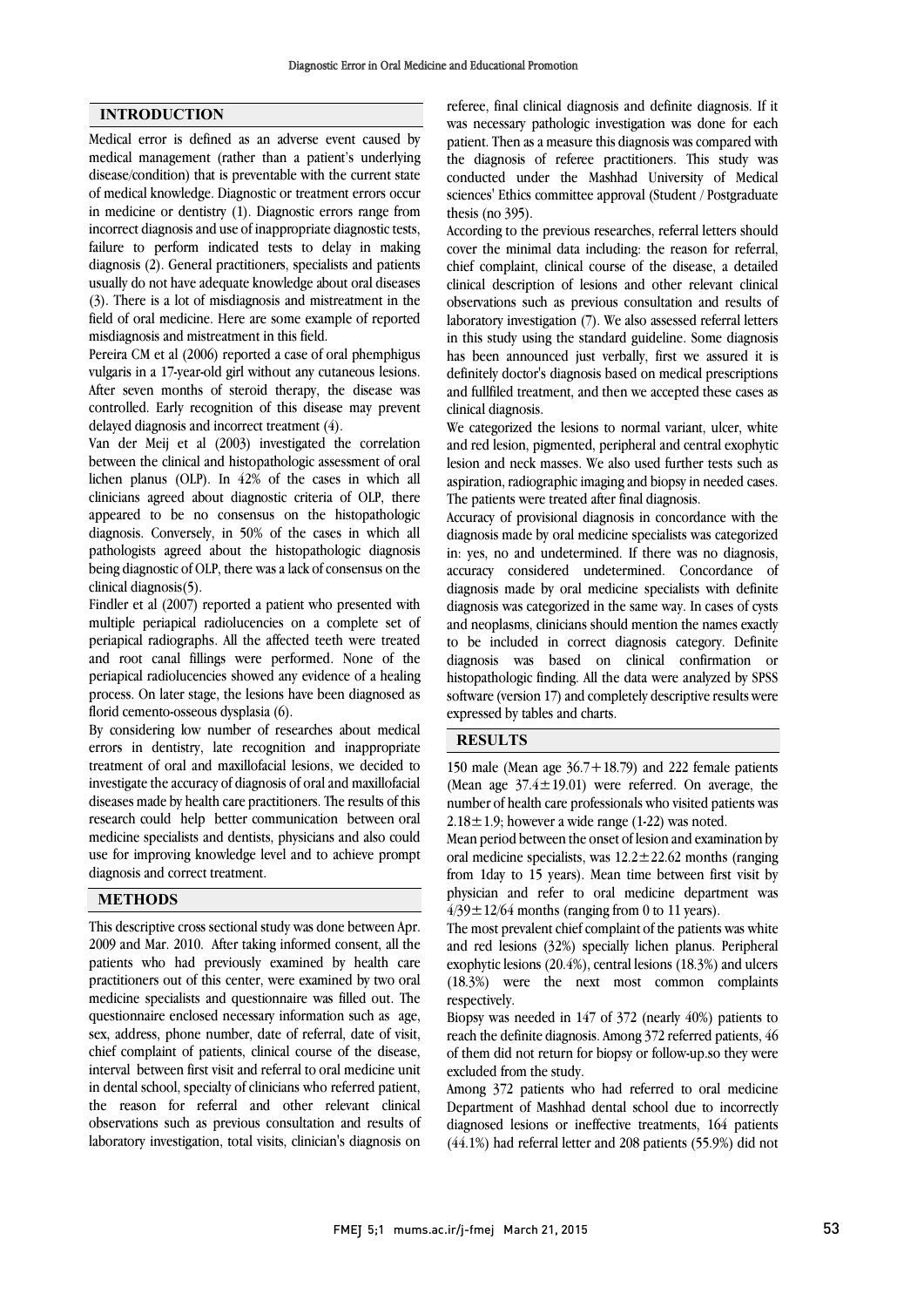have referral letter and only 26% of the referral letters were included in a written clinical diagnosis. Among those who had referral letter 100 (64.9%) patients had clinical diagnosis (Table 1). In this regard, statistical tests show a meaningful relation (P<0.0001).

 Most patients with clinical diagnoses (74/154, 48%) were referred by General dental practitioners (GDPs). eighty patients with clinical diagnoses (80/154, 52%) were referred by other dental specialists (Figure 1).

 Correct diagnosis was most commonly made in 47/1 percent by GDPs, 10/6 percent by periodontists, 8/7 percent by otolaryngologists and 7/7 percent by dermatologists (Figure 2). Only 30.6% (114/372) of provisional diagnoses were in concordance with the diagnosis made by oral medicine coincide with oral medicine specialists. 57.8% (215/372) specialists. 11.6% (43/372) of provisional diagnoses didn't were undetermined.

 The accuracy of oral medicine specialists' diagnosis, in comparison to pathologists was 79.7/% (260/326). 6.7% (22/326) of them were not coincident with definitive diagnosis. 13.4 %( 44/326) were undetermined.

 Only 31.9% (104/326) of provisional diagnoses were in concordance with the definite diagnosis. In this study lichen planus and inflammatory hyperplasia have been the most

 common diseases which health care practitioners did not mention a diagnosis for them. Among the most common misdiagnosis lichen planus and abcess each involve 8 percent of misdiagnosis (Table 2).

 The most common diagnostic problems of GDPS and other health care practitioners were in category of red and white lesions (30.2%), ulcers (23.3%), peripheral lesions (20.9%), central lesions (11.6%), normal variations (7%) and neck masses (4.7%) respectively. There was no incorrect diagnosis for pigmented lesions.

The most common diagnostic errors of oral medicine specialists were in central lesions (50%), peripheral exophytic lesions (31.8%), red and white lesions (13.6%) and ulcers (4.5%) respectively.

uncessary diagnostic procedures such as CT scan, Sonography, biopsy, microbial culture, complete blood cell (CBC) were performed on 12 cases (3.2%).

I

#### DISCUSSION

 In this study we investigated the diagnostic accuracy of referrals by GDPS and other health care practitioners to Oral Medicine Department. Even though referral letters are the most important means of communication between physicians and dental practitioners, it can be occurred in

| Table 1. Distribution referring patients by having referral letters and clinical diagnosis statistically significant correlation<br>was revealed between existence of referral letter and announcement of clinical diagnosis in writing or verbally. |          |        |         |                           |         |        |         |  |  |  |
|------------------------------------------------------------------------------------------------------------------------------------------------------------------------------------------------------------------------------------------------------|----------|--------|---------|---------------------------|---------|--------|---------|--|--|--|
|                                                                                                                                                                                                                                                      | Diagnose | No     |         | Yes                       |         | Total  |         |  |  |  |
| Referral Letter                                                                                                                                                                                                                                      |          | Number | Percent | Number                    | Percent | Number | Percent |  |  |  |
| Yes                                                                                                                                                                                                                                                  |          | 64     | 29.4    | 100                       | 64.9    | 164    | 44.1    |  |  |  |
| No                                                                                                                                                                                                                                                   |          | 154    | 70.6    | 54                        | 35.1    | 208    | 55.9    |  |  |  |
| Total                                                                                                                                                                                                                                                |          | 218    | 100     | 154                       | 100     | 372    | 100     |  |  |  |
| P < 0001                                                                                                                                                                                                                                             |          |        |         | Pearson Chi-Square=46.340 |         |        |         |  |  |  |



# j

Figure1. Distribution of referring physicians/dentists who announced diagnosis (white) and not announced diagnosis j  $\overline{a}$ (black).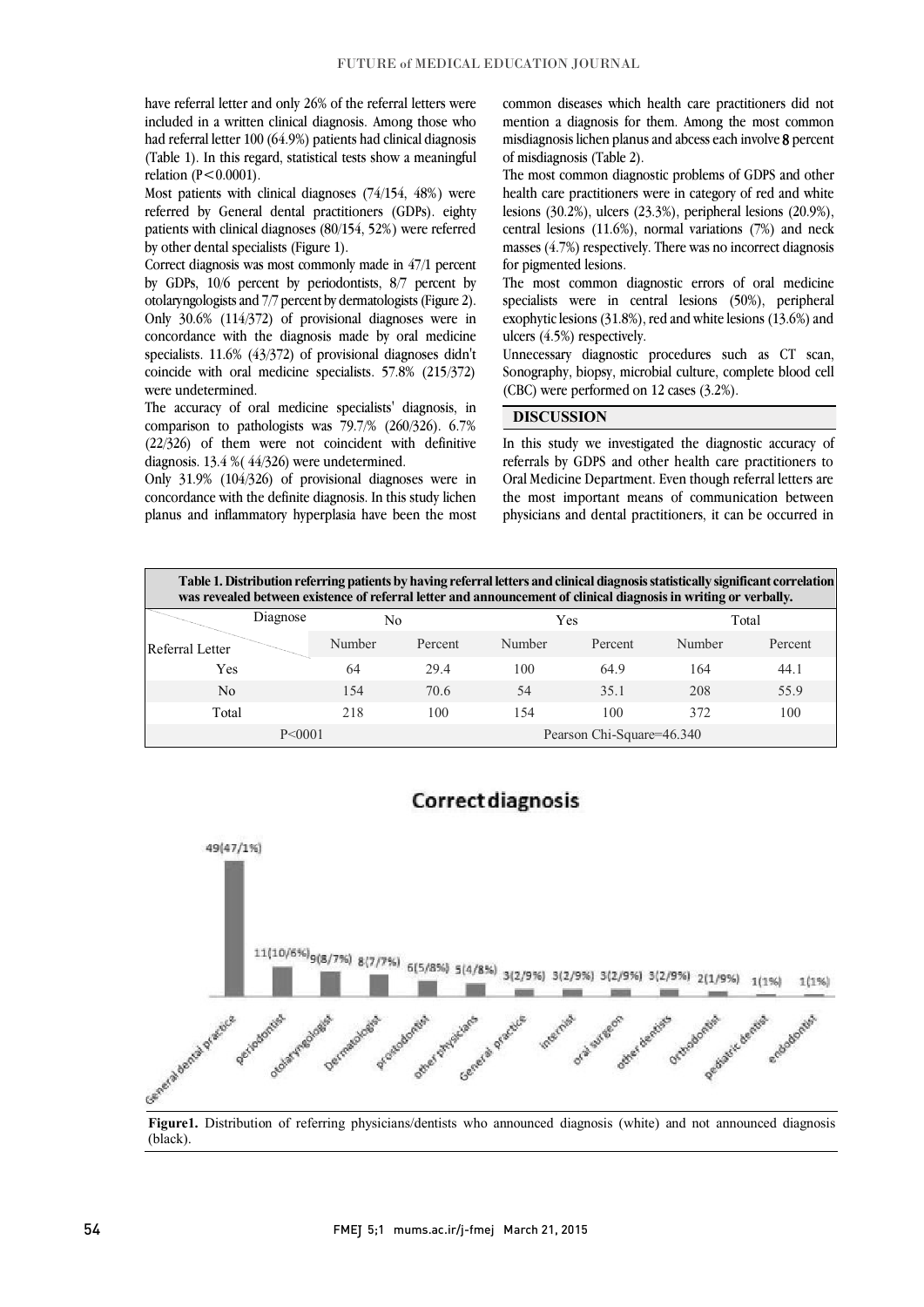$\overline{\phantom{a}}$ 

| Table 2. The Most Correct and Incorrect Diagnosis Made by Health Care Practitioners. |                  |                  |                         |                  |  |  |  |  |  |
|--------------------------------------------------------------------------------------|------------------|------------------|-------------------------|------------------|--|--|--|--|--|
| Net Diagnosis                                                                        |                  | Accuracy         |                         | Total            |  |  |  |  |  |
|                                                                                      | Yes              | N <sub>o</sub>   | Undetermined            |                  |  |  |  |  |  |
| lichen planus/ likenoid reaction                                                     | 34 (36.9%)       | $8(8.6\%)$       | 50 (54.3%)              | 92(100%)         |  |  |  |  |  |
| Abcess                                                                               | 22 (91.6%)       | $2(8.3\%)$       | $0(0\%)$                | 24(100%)         |  |  |  |  |  |
| Inflammatory hyperplasia                                                             | 5(21.7%)         | 4(17.3%)         | $14(61.6\%)$            | 23(100%)         |  |  |  |  |  |
| pemphigus                                                                            | $5(29.4\%)$      | $3(17.6\%)$      | $9(52.9\%)$             | $17(100\%)$      |  |  |  |  |  |
| Squamous cell carcinoma                                                              | $2(22.2\%)$      | $3(33.3\%)$      | $4(44.4\%)$             | $9(100\%)$       |  |  |  |  |  |
| Odontogenic cyst                                                                     | $\mathbf{1}$     | $\overline{2}$   | $\overline{4}$          | 7                |  |  |  |  |  |
| Primary herpetic lesion                                                              | $\mathbf{1}$     | $\overline{c}$   | $\overline{4}$          | $\boldsymbol{7}$ |  |  |  |  |  |
| Geographic tongue                                                                    | $\boldsymbol{0}$ | $\overline{c}$   | $\overline{2}$          | $\overline{4}$   |  |  |  |  |  |
| Lymphadenitis                                                                        | $\mathbf{1}$     | $\sqrt{2}$       | 5                       | $\,8\,$          |  |  |  |  |  |
| Aphtous stomatitis                                                                   | 12               | $\mathbf{1}$     | 3                       | 16               |  |  |  |  |  |
| Denture sore mouth                                                                   | $\boldsymbol{0}$ | $\mathbf{1}$     | $\overline{4}$          | 5                |  |  |  |  |  |
| Candidiasis                                                                          | $\overline{2}$   | $\mathbf{1}$     | $\overline{4}$          | $\tau$           |  |  |  |  |  |
| Self induced ulcer                                                                   | $\mathbf{0}$     | $\mathbf{1}$     | $\mathfrak{Z}$          | $\overline{4}$   |  |  |  |  |  |
| lingual papilla                                                                      | $\mathbf{0}$     | $\mathbf{0}$     | $\mathbf{1}$            | $\mathbf{1}$     |  |  |  |  |  |
| Ameloblastoma                                                                        | $\boldsymbol{0}$ | $\boldsymbol{0}$ | $\overline{c}$          | $\overline{2}$   |  |  |  |  |  |
| Malignant mesenchymal tumor                                                          | $\boldsymbol{0}$ | $\theta$         | $\overline{c}$          | 2                |  |  |  |  |  |
| Benign mesenchymal tumor                                                             | $\boldsymbol{0}$ | $\boldsymbol{0}$ | $\overline{c}$          | $\overline{2}$   |  |  |  |  |  |
| Ancient schwannoma                                                                   | $\boldsymbol{0}$ | $\boldsymbol{0}$ | $\mathbf{1}$            | $\mathbf{1}$     |  |  |  |  |  |
| Malignant salivary gland tumor                                                       | $\boldsymbol{0}$ | $\overline{0}$   | $\overline{c}$          | $\overline{2}$   |  |  |  |  |  |
| Benign salivary gland tumor                                                          | $\boldsymbol{0}$ | $\boldsymbol{0}$ | $\mathbf{1}$            | $\mathbf{1}$     |  |  |  |  |  |
| Odontogenic keratocyst                                                               | $\boldsymbol{0}$ | $\boldsymbol{0}$ | $\mathbf{1}$            | $\mathbf{1}$     |  |  |  |  |  |
| Eruption cyst                                                                        | $\boldsymbol{0}$ | $\boldsymbol{0}$ | $\mathbf{1}$            | $\mathbf{1}$     |  |  |  |  |  |
| Retention salivary gland lesion/mococel                                              | $\overline{c}$   | $\overline{0}$   | $\overline{\mathbf{3}}$ | 5                |  |  |  |  |  |
| Keratosis                                                                            | 3                | $\boldsymbol{0}$ | $\mathbf{1}$            | 4                |  |  |  |  |  |
| Physiologic pigmentation                                                             | $\boldsymbol{2}$ | $\overline{0}$   | $\overline{c}$          | 4                |  |  |  |  |  |
| Drug induced ulcer                                                                   | $\overline{0}$   | $\boldsymbol{0}$ | $\mathbf{1}$            | $\mathbf{1}$     |  |  |  |  |  |
| Viral ulcer                                                                          | $\boldsymbol{0}$ | $\boldsymbol{0}$ | $\overline{4}$          | $\overline{4}$   |  |  |  |  |  |
| Habitual cheek biting                                                                | $\mathbf{0}$     | $\mathbf{0}$     | $\mathbf{1}$            | $\mathbf{1}$     |  |  |  |  |  |
| Others                                                                               | 12               | 8                | 51                      | 71               |  |  |  |  |  |
| Total                                                                                | 104 (31.9%)      | 40 (12.2%)       | 182 (55.8%)             | 326 (100%)       |  |  |  |  |  |

other ways such as telephone and informal conversation. Referral letters act as permission slips to allow patients easy access to treatment (8). In cases of absence of referral letters, probability of serious potential adverse outcome such as delayed diagnosis of malignancy is increased (9). Unfortunately the patients are late referred to oral medicine specialists. An accurate and proper referral letter and properly referring the patients have an important role in timely recognition and treatment of lesions specially malignant and premalignant lesions. Most of referral letters weren't standard letters and delineated even name, age, date and clinical course of the disease which can easily be obtained. There is a need of education in writing referral letters. Several authors have reported the use of form letters to enhance information content and communication

 in referrals from GPs to hospital and medical specialists  $(10, 11, 12)$ .

 The fact that only 26% of the referral letters were included in a written clinical diagnosis and only 100 patients of 164 who referred with referral letters included in clinical practitioners may have problems in description and diagnosis of lesions. provisional diagnosis suggests that medical or dental

 Sardella et al investigated the accuracy of diagnoses of oral mucosal diseases made by health care practitioners prior to three-years period, Referral letters were found in 678 of 1,068 clinical files, but only 305 of 678 (45 percent) of those letters were included a clinical diagnosis (13). referring patients to a university oral medicine unit. Over a

The higher proportion of referring patients was made by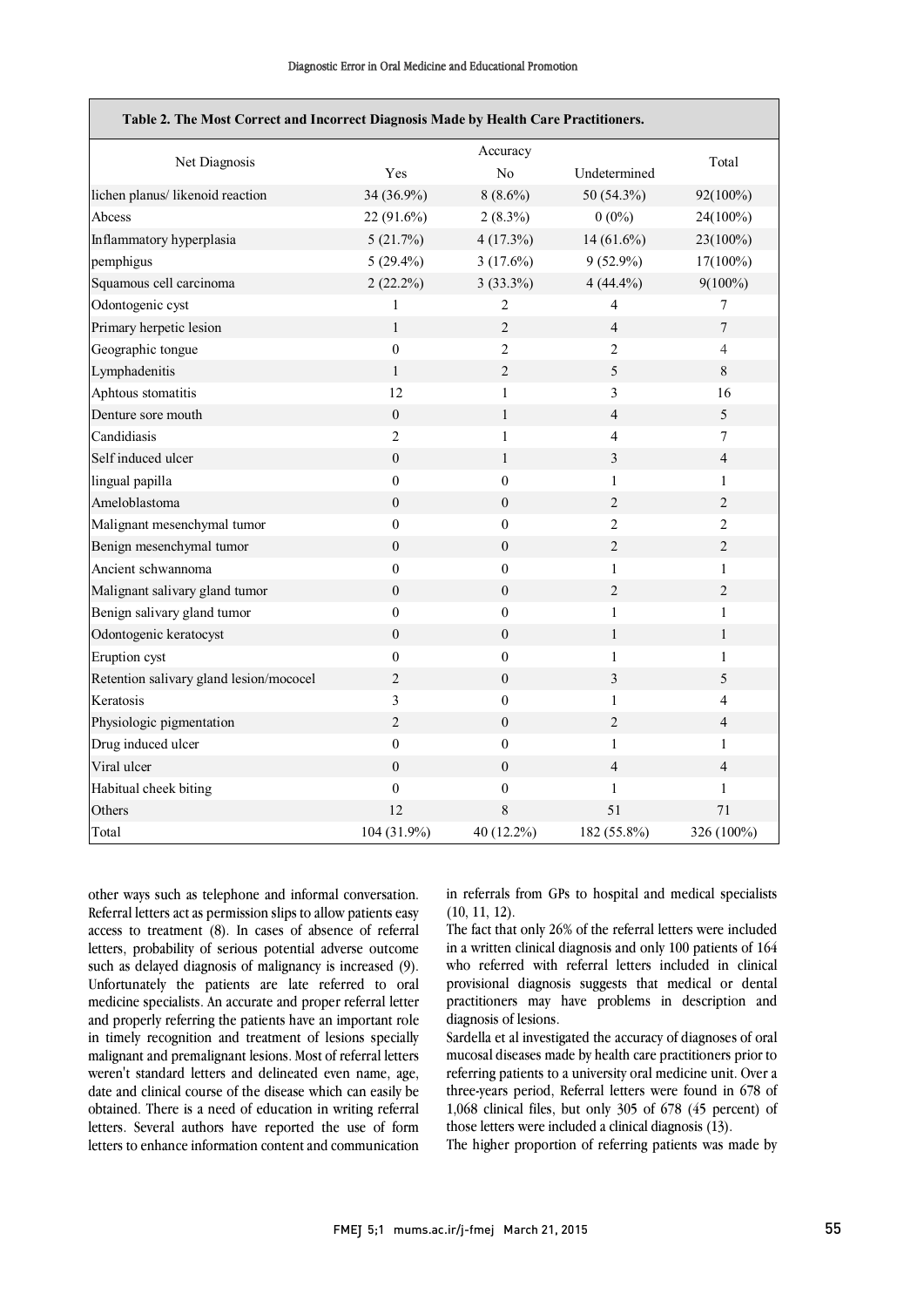

Figure2. Distribution of correct diagnosis by specialty of health care practitioners.

j

 GDPS and periodontists and otolaryngologists (ENT) which reflect better training in oral medicine in these fields or more refer of patients with oral lesions to these groups (Figure 2).

 diagnoses (122/305) coincided with the diagnosis made at the specialist unit. The proportion of correct diagnoses was 40 percent for GDPs who had graduated in dentistry, 33 percent for other categories of physicians, and 27 percent for GDPs who had graduated in medicine with a postgraduate degree maxillofacial lesions. In our study this coincidence was 30.6% for health care professional, but comparing the results of studies is difficult, because research methods are not exactly Sardella et al reported that only 40 percent of the provisional in dentistry .Our cross-sectional study involved all the oral and the same.

 Lack of agreement about methods and the variable rigor of their application contribute to the variations found in error rates. There is a serious need for researchers to use consistent definitions and methods and for collaborative work on measuring error.

work on incasuring crior.<br>In study conducted by Sardella, the most incorrect diagnosis were oral lichen planus (atrophic and erosive forms), mucous pemphigoid, and atrophic candidiasis respectively (13), it is consistent with our research (Table 2).

 is categorized with lichen planus or in a separate group. In our research, prevalence of lichen planus/lichenoid reaction and oral pemphigoid were respectively 92 and 0(Table 2) and in Sardella's research 90 patients had lichen planus. In two retrospective studies the Prevalence of oral lichen planus respectively (14, 15). So results about misdiagnosis and mistreatment of lichen planus could be explained by its high It was not clear in Sardella's study whether lichenoid reaction (olp) in Brizilian and Iranian patients was 6.03% and 18.2% prevalence.

 Patel et al studied the epidemiology of oral soft tissue lesions in New Zealand from 2002 to 2006 and determined  concordance for both groups was a moderate 50.6%, with little difference between specialists and general dental practitioners, although specialists were more accurate in diagnosing a malignant or premalignant lesion (16).

 $\overline{a}$ 

 $d$  diagnosis was not coincident with definitive diagnosis. We emphasize that in case of cysts and neoplasm the clinicians should mention their names exactly, till the accuracy of provisional diagnosis confirmed with definitive diagnosis. Different methods, sample size has been applied in this two In this research 6.7% (22/326) of oral medicine specialists' researches, also we investigated central lesions in addition to soft tissue lesions.

 We couldn't determine which specialists had the most incorrect diagnosis because of inadequate referred cases in every specialty group. More generalized researches should be designed to specify them.

 Biopsy is one of the most valuable techniques in diagnosing of oral lesions. In some researches dental practitioners would discourage undertaking biopsies. Their main concerns were lack of practical skills and the cases such as Geographic tongue, unnecessary biopsy was risk of diagnostic error (17). Unfortunately in many of our performed.

 McCann P.J et al in 2006 found that doctors and medical obvious consequences (18). Cancers of the oral cavity are thought to progress from premalignant/precancerous lesion. Despite the general accessibility of the oral cavity during physical examination; many malignancies are not research 9 patients had SCC. Unfortunately only 2of 9 patients the provisional diagnosis was coincident with definitive diagnosis (Table 2). After obtaining medical history, existence of a white plaque in one of 9 patients was revealed from 15 years ago. The research restrictions students are inadequately educated about oral diseases with diagnosed until late stages of diseases (19, 20). In our